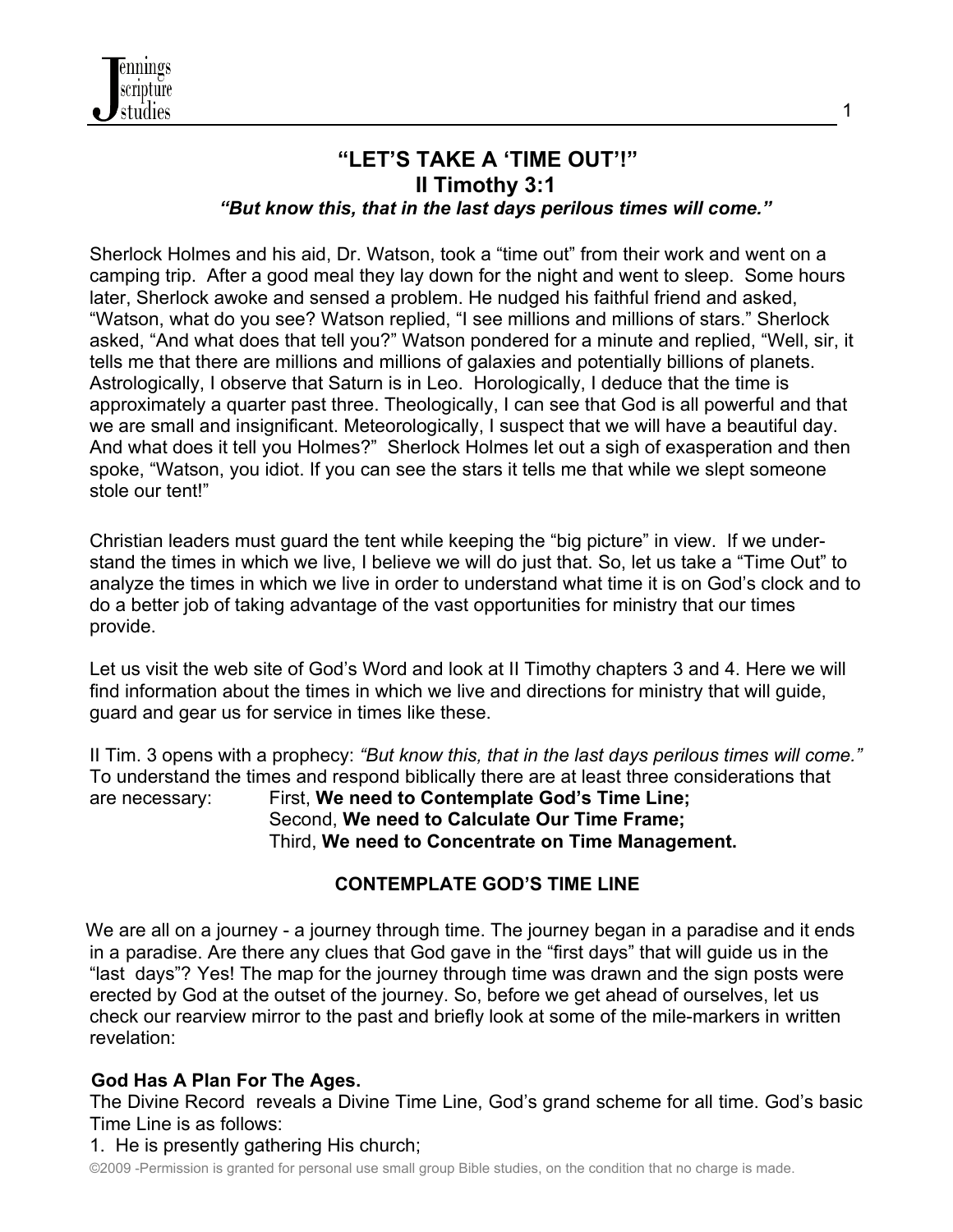- 2. He will return for His church at some future date;
- 3. He will establish His earthly Kingdom;
- 4. He will judge the wicked;
- 5. His redeemed ones will live with Him forever.

However, the journey along God's Time Line includes some difficult times because His arch enemy, Satan also has a Kingdom and opposes God at every point which makes it more difficult for us, not God. God and His Kingdom will prevail!

## **God's Plan Is On Schedule.**

God has a plan and a purpose for His creation, His Kingdom and His church and everything is right on schedule. The child of God can say with confidence and assurance, "my Father planned it all!"

It is interesting to note that when Jesus was instructing His disciples about His Time Line He drew upon history. He outlined the conditions in the end times by referring to conditions that existed in the days of Noah and Lot. He said, "As it was in the days of Noah, so it will be ...." and "As it was in the days of Lot ...so it will be.." (Matt. 24 & Luke 17). That's journeying back to the future! Straight ahead lies yesterday! God's decree is, "As it was, so it will be"; terrible times are nothing new.

The conflict did not begin in our day for it is an age-old conflict, but it will end someday and end according to God's predetermined Time Line and on God's terms, we can be sure of that! Eph. 1:11 reminds us that God, *"works out everything in conformity with the purpose of His will."*

## **God's Plan Known Gives Perspective.**

Contemplating God's Time Line gives us God's perspective on our journey through time. We have a distinct advantage when it comes to comprehending the contemporary scene because we can see from the perspective of heaven. Pagans, on the other hand, see from a purely human viewpoint only. Their understanding being darkened renders them incapable of perceiving the divine overview of what is taking place in God's plan.

Thomas Carlyle said: "He who has no vision of eternity will never grasp the meaning of time." God's people have a vision of eternity because they can comprehend God's Time Line as revealed in His Word. Seeing the big picture will keep us focused on the Father who gives us certainty in uncertain times and stability in unstable times. Contemplating God's Time Line will give us God's perspective on our journey through time.

If we would understand the times we need to take "Time Out!" to Contemplate God's Time Line. Furthermore, if we would understand the times we must take "Time Out!" to:

## **CALCULATE OUR TIME FRAME**

©2009 -Permission is granted for personal use small group Bible studies, on the condition that no charge is made. Where are we presently located within the big picture? Our own Time Frame is designated as *"last times"* or *"last days".* So, let us analyze this Time Frame called the *"last days"* as described in II Timothy 3:1-5. The writer lists the following characteristics of the majority end-time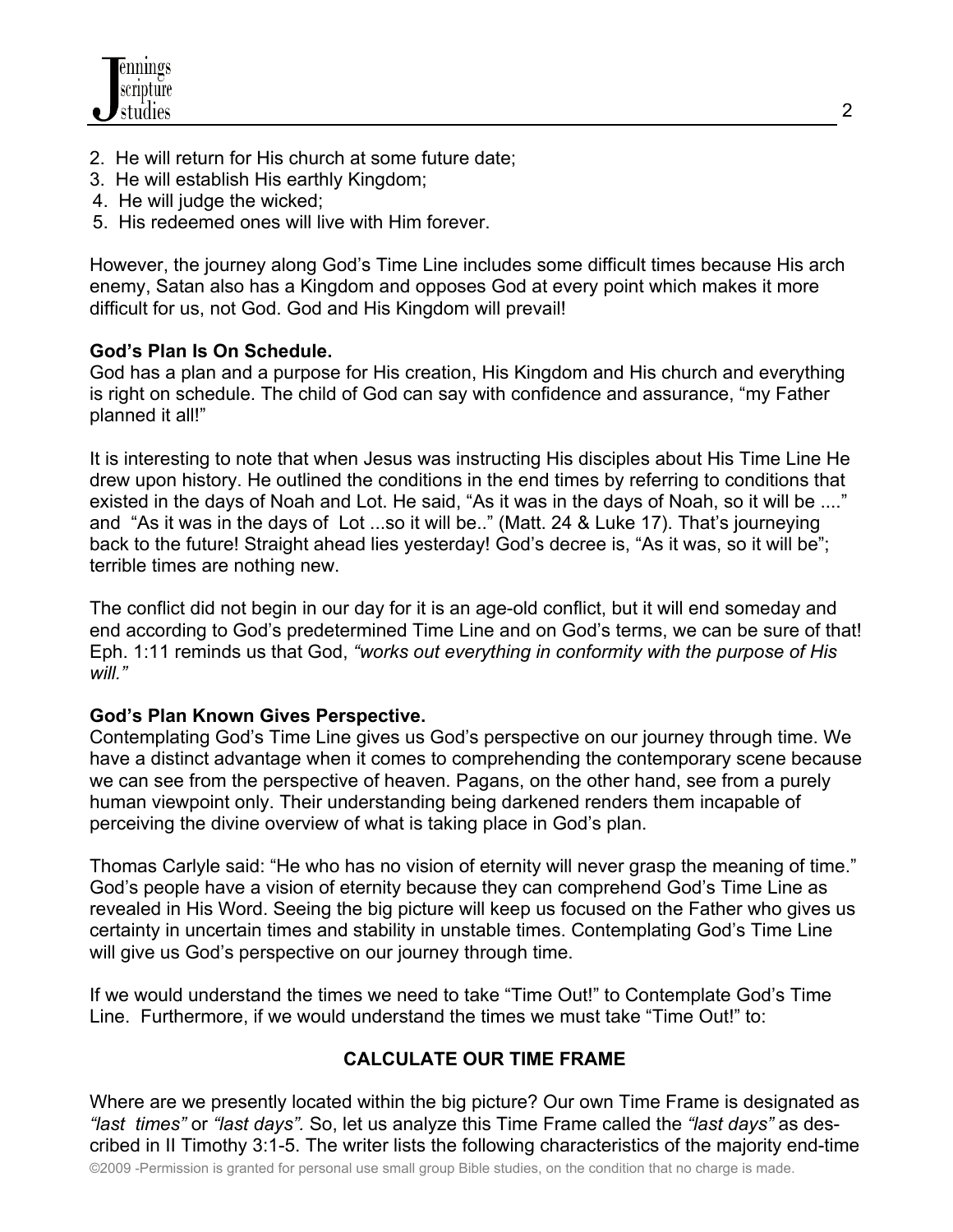occupants of planet earth: *"lovers of themselves, lovers of money, boasters, proud, blasphemers, disobedient to parents, unthankful, unholy, unloving, unforgiving, slanderers, without self-control, brutal, despisers of good, traitors, headstrong, haughty, lovers of pleasure rather than lovers of God, having a form of godliness but denying its power."*

These are the neighbors with whom we all live! Paul predicted these conditions almost 2,000 years ago. However, the list is as current as today's newspaper or the latest TV newscast! This list can be divided into at least 3 categories: Moral Degeneracy, Spiritual Bankruptcy and Scholarly Depravity. Consider each briefly as follows:

#### **Condition # 1 - Moral Degeneracy.**

Moral degeneracy is not unique to our Time Frame for there have been moral degenerates throughout history. However, the aberrant conduct described in these verses is unique in that it has escalated to the point where it is now society's defining characteristic.

We are often reminded by pagan contemporaries that we are a liberated, educated and sophisticated society unparalleled in history; that moral deviations are seen as "upward mobility"; that traditional values have no place in modernity; that the changing morals and mores of our time are wholesome, enlightening and progressive!

 Humanistic views to the contrary, our moral world is not destined to evolve into something better, but to devolve into something worse. Paul's prophetic pronouncement is, *"these evil men and impostors will go from bad to worse, deceiving and being deceived."* (II Tim.3:13) That is not upward but downward mobility!

Not only is our Time Frame characterized as one of Moral Degeneracy, it is also a time of:

## **Condition # 2 - Spiritual Bankruptcy.**

The focus in Washington, D.C. and the entire nation is on financial bankruptcy. There is a much worse type of bankruptcy, as the scenario painted in Paul's catalog of end-time characteristics in II Timothy 3 reveals. The malady is spiritual bankruptcy.

The Timothy text's description is as follows: "*unholy"* v. 2; *"lovers of pleasure rather than lovers of God"* v. 4; *"having a form of godliness but denying its power"* v. 5 and *"faithless"* v. 8. He further describes these pseudo spiritual ones, in chapter 4 verses 3 and 4, as those *"will not endure sound doctrine"* and *"they will turn their ears away from the truth and be turned aside to fables."*

We are certainly aware of the reality of that prediction in America. What we presently have is ideological and religious pluralism. In such an environment, anything and everything is accepted. The popular message for the masses is this: "we all have innate and unlimited potential; faith is the exercising of the power of the mind, therefore, mind-power is faith." However, biblicists reject such a false idea, for mental power directed at God persuasively and forcefully, whereby one can move God to do whatever one desires, is not Bible faith placed trustingly and submissively in God.

©2009 -Permission is granted for personal use small group Bible studies, on the condition that no charge is made. We are told that if we learn how to unleash our mind power such things as a better self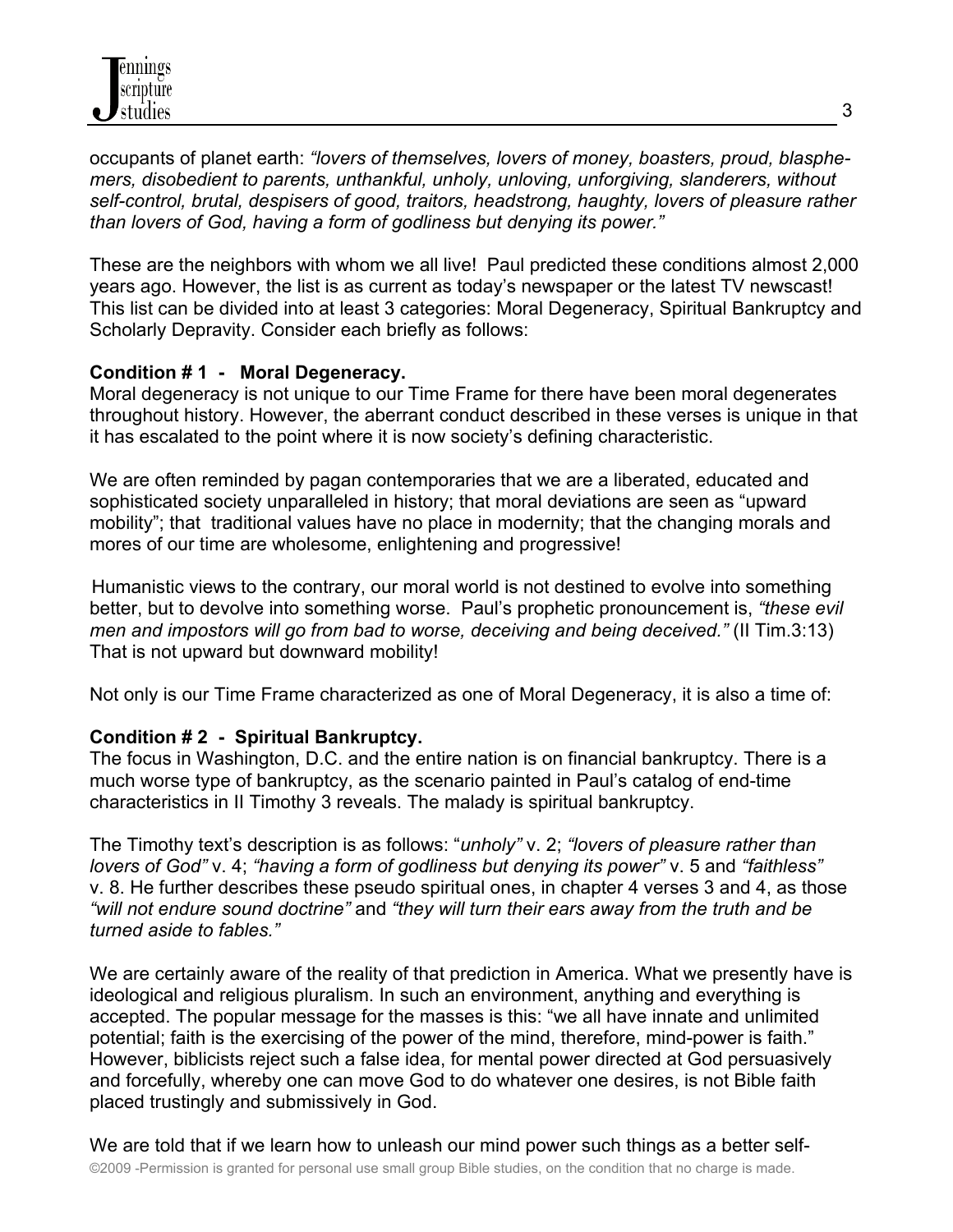image, success and prosperity will result and the reason we are not rich, healthy and successful is because we have not learned to loose the power within us to our benefit. This teaching has spawned the prosperity theology and self-image psychology that has been labeled the "Health And Wealth Gospel." The body may look good but the patient is dead! An autopsy with the Sword of the Spirit reveals that the cause of death is spiritual bankruptcy!

I said that Paul's list can be divided into 3 categories: Moral Degeneracy, Spiritual Bankruptcy and now, the third,

## **Condition # 3 - Scholarly Depravity**

That sounds like an oxymoron doesn't it? But I assure you that it is an accurate description of another characteristic in Paul's list. He said there would be learning without discerning. Notice v.7: *"always learning but never able to acknowledge the truth"* and this phrase in v. 8, *"these men oppose the truth – men of depraved minds."* (niv)

The battle against truth is a battle against God for, as Psalm 31:5 states, God is the *"Lord God of truth."* This conflict, which has raged from the beginning of time, intensifies in the last times and Paul traces this rebellion against truth to *"depraved minds".*

You may blink at such a forecast and wonder if Paul overstated his prophecy of this age of intellectual brilliance. However, the fact is that this paradox has already settled into American education. Princeton University philosopher Diogenes Allen declared, "A massive intellectual revolution is taking place that is perhaps as great as that which marked off the modern world from the middle ages."

Consequently, we are told by these "intellectuals" that: there are no absolutes; there is no absolute truth or "true truth" as they term it; truth is relative; truth is what one chooses it to believe; there are no moral standards; nothing is verifiably right or wrong; if it is your custom, tradition or choice it is viable; the only philosophies that are wrong are those that hold to the antiquated idea that there is absolute truth; the only sinners are those who still believe that there is such a thing as sin.

Charles Colson wrote, "This radical relativism took root on college campuses as postmodernism and it has now filtered down to the lower grade schools, where many students are taught to "construct" their own truths and values. Teachers are trained not to offer any direction, lest they hamper a child's autonomy." (*Christianity and Culture*)

It is time that we awakened to the reality of what has taken place while we were arguing over what to eat, what to wear and with whom to fellowship! Do we not understand that our culture has gone through a total philosophical transition? The best way for churches and Christian ministries to go out of business is to keep their heads in the sands of tradition and continue to do business as usual ignoring the environment in which they minister! We must trumpet the truth as never before and give not one inch to the enemies of the Gospel of Jesus Christ. But we need to reevaluate our target audience, our manner of communicating and our methodology.

©2009 -Permission is granted for personal use small group Bible studies, on the condition that no charge is made. I remind you that the church went though a period like this before. It too was an age of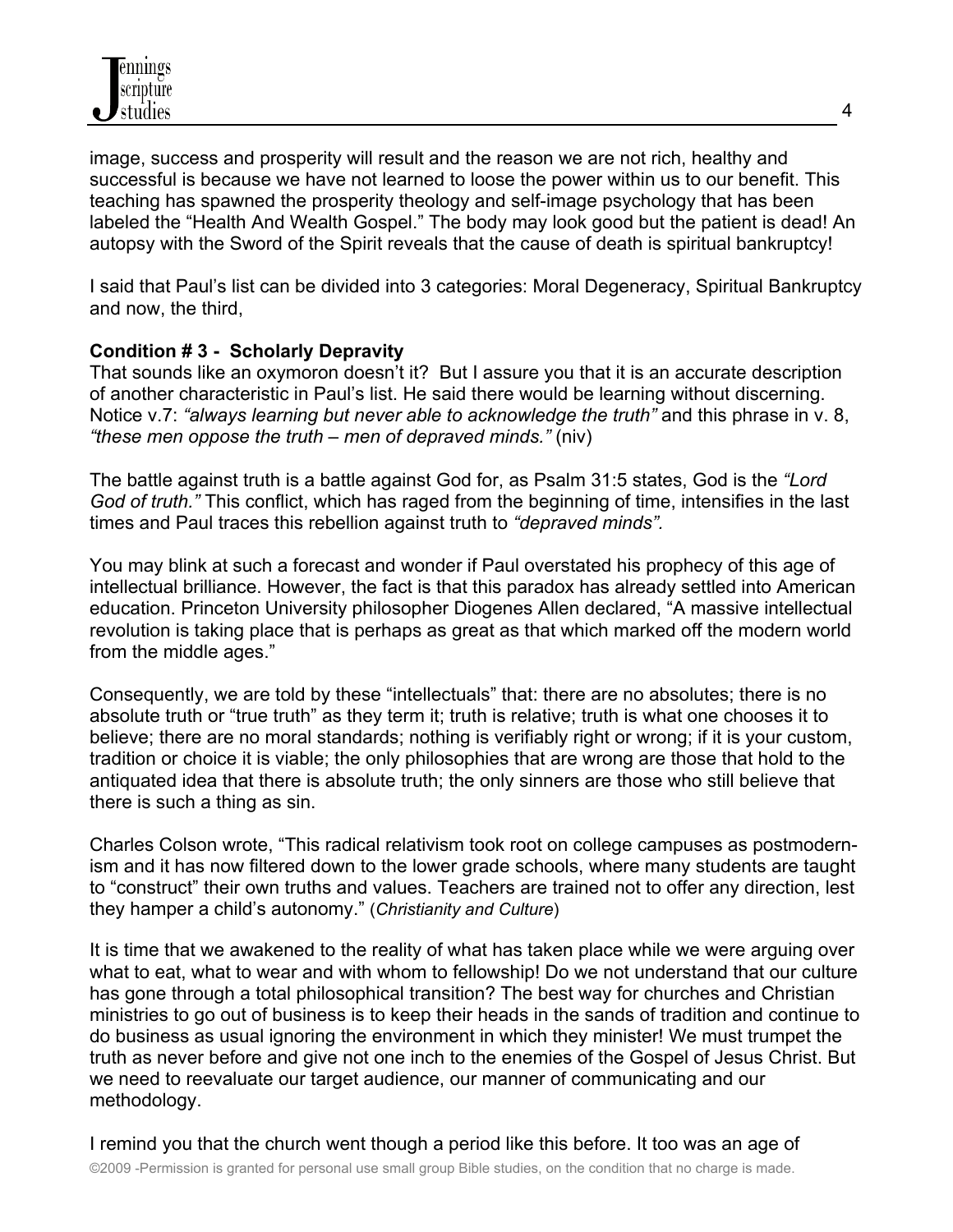philosophical relativism and religious pluralism. The climate then too was also one that tolerated sexual perversion, brutal violence and opposition to truth. And when was this? This was the Roman Empire during its decline and fall. This was the setting in which the early church successfully evangelized despite conflict and even martyrdom!

It was at this time and in this context that the Apostle Paul alerted believers in the Roman Empire to the opportunities that their Time Frame provided them. He said, *"Knowing the time, that now it is high time to awake out of sleep; for now our salvation is nearer than when we first believed. The night is far spent, the day is at hand. Therefore let us cast off the works of darkness, and let us put on the armor of light. Let us walk properly, as in the day, not in revelry and drunkenness, not in lewdness and lust, not in strife and envy. But put on the Lord Jesus Christ, and make no provision for the flesh, to fulfill its lusts."* (Romans 13:11-14).

Let us not forget that such wicked conditions provide wonderful opportunities for visual and verbal witness! What an opportunity for the church to be salt and light! Salt impedes decay, light illuminates darkness. When the world is at its worst the church should be at its best!

Time Out! Understanding the times requires knowledge of God's Time Line and of our present Time Frame which is one of Moral Degeneracy, Spiritual Bankruptcy and Scholarly Depravity. There is one last consideration:

## **CONCENTRATE ON TIME MANAGEMENT**

"Time and tide wait for no man" wrote Chaucer. Time flows out of the infinite future, passes through the focal point of the present and moves on into the past. We cannot dam up its flow, stop its passage or halt its progress. All we can do is use it, abuse it or misuse it. The wise person will use it for the glory of God and the good of mankind.

The men of Issachar, we are told in I Chron.12:32, "*understood the times and knew what Israel should do."* How effective we are on our journey through time will largely be determined by how we manage and use our time. Paul wrote to the Ephesians, *"See then that you walk circumspectly, not as fools but as wise, redeeming the time, because the days are evil."* (Eph. 5:15,16)

In writing in II Timothy 3, Paul does not dwell excessively on the "last days" symptoms but shifts the focus to the prescription for "last days" ministry. The symptoms are in v.1-9 but then his prescription begins in v.14-17 and continues into chapter 4 and what he prescribes requires good stewardship of time in order for us to maximize our effectiveness for Jesus Christ in our Time Frame.

How then are God's servants to manage their time in terrible times? II Timothy 3 and 4 suggests several ways to advantageously utilize time:

## **Continue To Affirm And Communicate Truth.**

*"But you must continue in the things which you have learned and been assured of, knowing from whom you have learned them, and that from childhood you have known the Holy*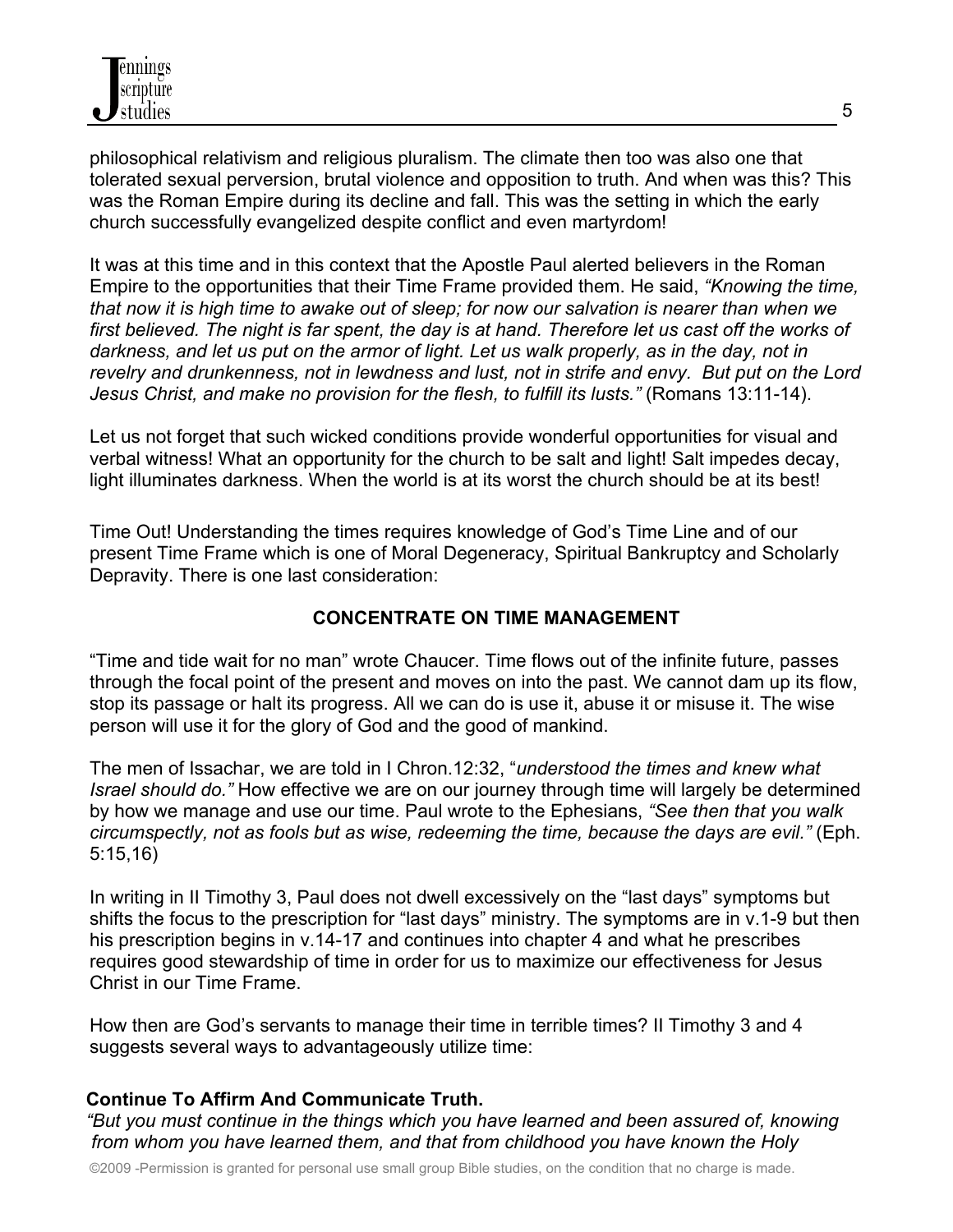*Scriptures, which are able to make you wise for salvation through faith which is in Christ Jesus. All Scripture is given by inspiration of God, and is profitable for doctrine, for reproof, for correction, for instruction in righteousness, that the man of God may be complete, thoroughly equipped for every good work."* (II Tim.3:14-17)

While others may deny that there is any such thing as truth, we must and do affirm that the Holy Scriptures are truth! God's Word is truth that provides all that is necessary for faith and faithful living in this or in any age. It is the textbook for teaching, rebuking, correcting and training in righteousness. (II Tim.3:16)

Since it is God-revealed truth as to its nature and consequently sufficient, we need to aggressively declare it. Paul tells Timothy to do precisely that: *"Preach the word! Be ready in season and out of season. Convince, rebuke, exhort, with all longsuffering and teaching."* (II Tim. 4:2)

**Illustration.** Two shoe salesmen who went to Africa years ago. One sent a message back saying, "Stop sending shoes, no one here wears them." The other salesman sent a message, "Send more shoes, everyone here is barefooted and needs them!" We could say, "Stop communicating the message, everyone is against it!" Or, we could say, "Keep heralding the message, everyone needs it!" Heralding the message of truth in this mess age is managing time redemptively!

Yes, there is truth! Yes, there are absolutes! Yes, there is a moral standard! Therefore, we should not roll over and play dead if there is a backlash by society against those who turn the light of truth upon their darkness. Let us continue to affirm truth by clear thinking about it, by confident adherence to it and by consistent communication of it. In addition, good Time Management will mean that we will:

## **Conduct Ministry With Credibility and Appropriateness.**

*"But you be watchful in all things, endure afflictions, do the work of an evangelist, fulfill your ministry."* (II Tim.4:5)

How do you do ministry? How we do ministry in turbulent times requires constant evaluation and innovation. What was appropriate 50 years ago may not be appropriate today. There are many books by good men that give an overview of the contemporary scene and suggest new paradigms for ministry. Ministry in this era of cyberspace faces challenges quite different from when we were an agrarian society. The issue is not church growth but church health! If the church is healthy it will be engaged in healthy ministries and growth will occur.

Conducting ministry with credibility and appropriateness may necessitate a change in the Modus Operandi. There are some changes that have been suggested in our approach to ministry that I believe we need to at least consider if we are to have a vibrant ministry in our time. We need to develop:

#### *1. Ministries that are mission based rather that tradition based.*

Each church should develop a Mission Statement. The Mission Statement is a definition of the key ministry objectives of the church. It is designed to unite people in ministry for the glory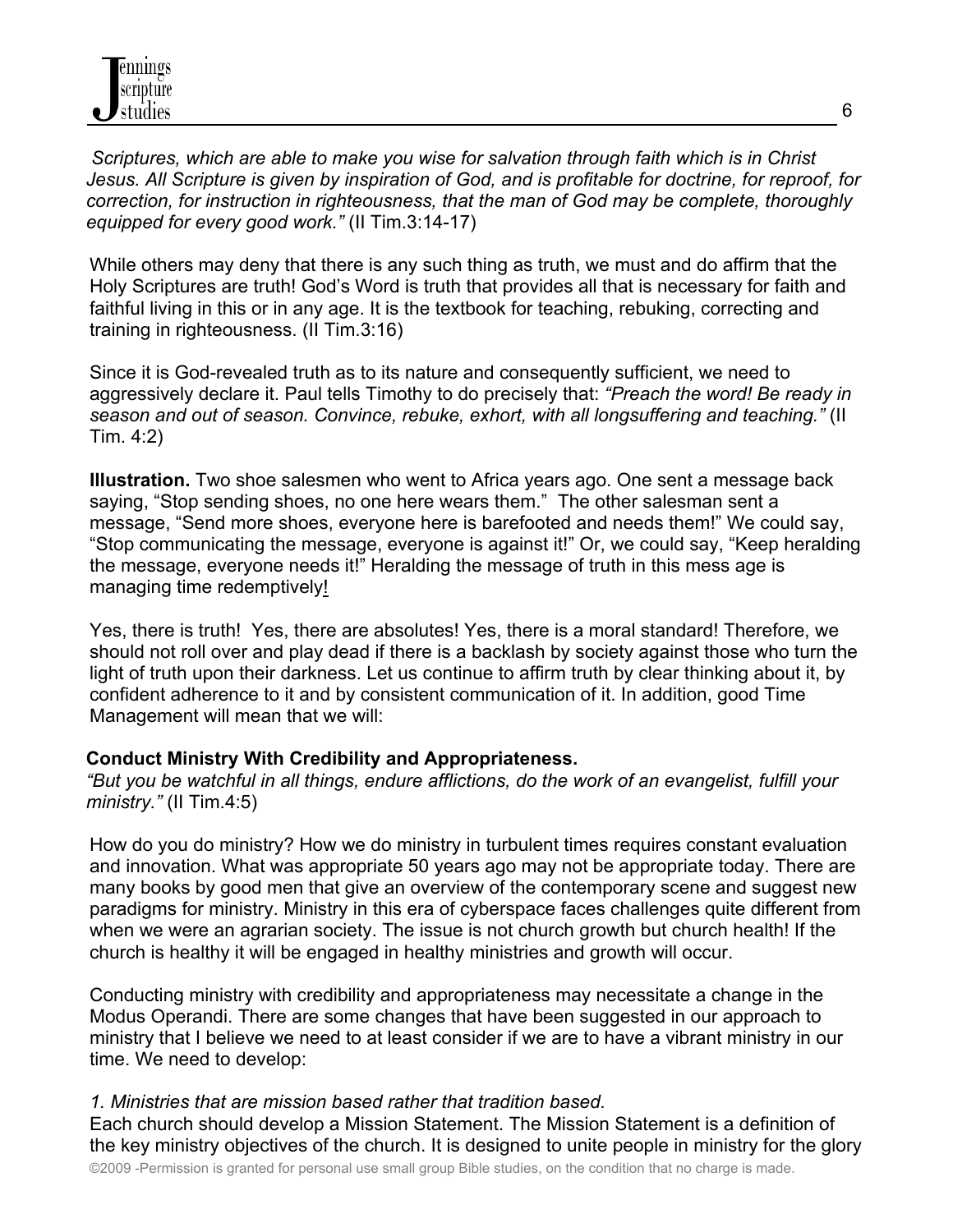

of God. The church should not be doing what it is doing just because it has always done that. Mission, not tradition should drive the church.

#### *2. Ministries that Promote participation, not observation*.

This electronics-focused generation learns differently from their print-oriented parents. We need to provide a new learning environment and encourage and provide for inter-active learning experiences.

*3. Ministries that focus not exclusively on the individual but inclusively on the family unit.* "The future of the church in America depends largely upon the spiritual commitment of families". (Barna) For the sake of the future of the church we must integrate families into the mix of of goals and activities of the church.

#### *4. Ministries that are built upon relationships not only programs.*

Christianity is more relational than organizational. People need better relationships not better programs!

*5. Ministries that accentuate audience based worship not performance based worship.* Sit-and-soak worship services create pew potatoes! Worship is not a spectator sport.

#### *6. Ministries that are designed to minister not to entertain.*

Let us stop calling entertainment "ministry." Our ministries must be authentic, credible and spiritually enriching experiences. "Stage shows" are ruinous to congregational participation. Worship services should glorify God not magnify man.

#### *7. Ministries that are decentralized not centralized.*

Group studies, networking and team ministries make for a strong ministry. The old adage, "Many hands spoil the pudding" may be true in the kitchen but it is not true in the church's ministry. The more involved the better!

## *8. Ministries that empower horizontally instead of vertically.*

Unless people are empowered to serve the Lord, each other and the world they will only be serving the organization. Is your ministry introverted or extroverted? Jesus said, *"Lift up your eyes and look on the fields…"*

*9. Ministries with dual focus on Evangelism and Edification not just one or the other.*  If we are thoroughly biblical in our ministry we will obey all of the Great Commission in Matthew 28 and both evangelize and stabilize, reach and teach, with equal earnestness.

Your church may have already embraced these and other ideas but for others to implement any of these suggestions will require drastic changes. Change is always risky, often painful and it isn't accomplished by apathetic men and women. It requires high motivation to break through the rigidities of an aging organization!

When I encourage ministries to be on the cutting edge I am not advocating replacing theology with therapy! Biblical churches with doctrinal integrity should have a stronger ministry than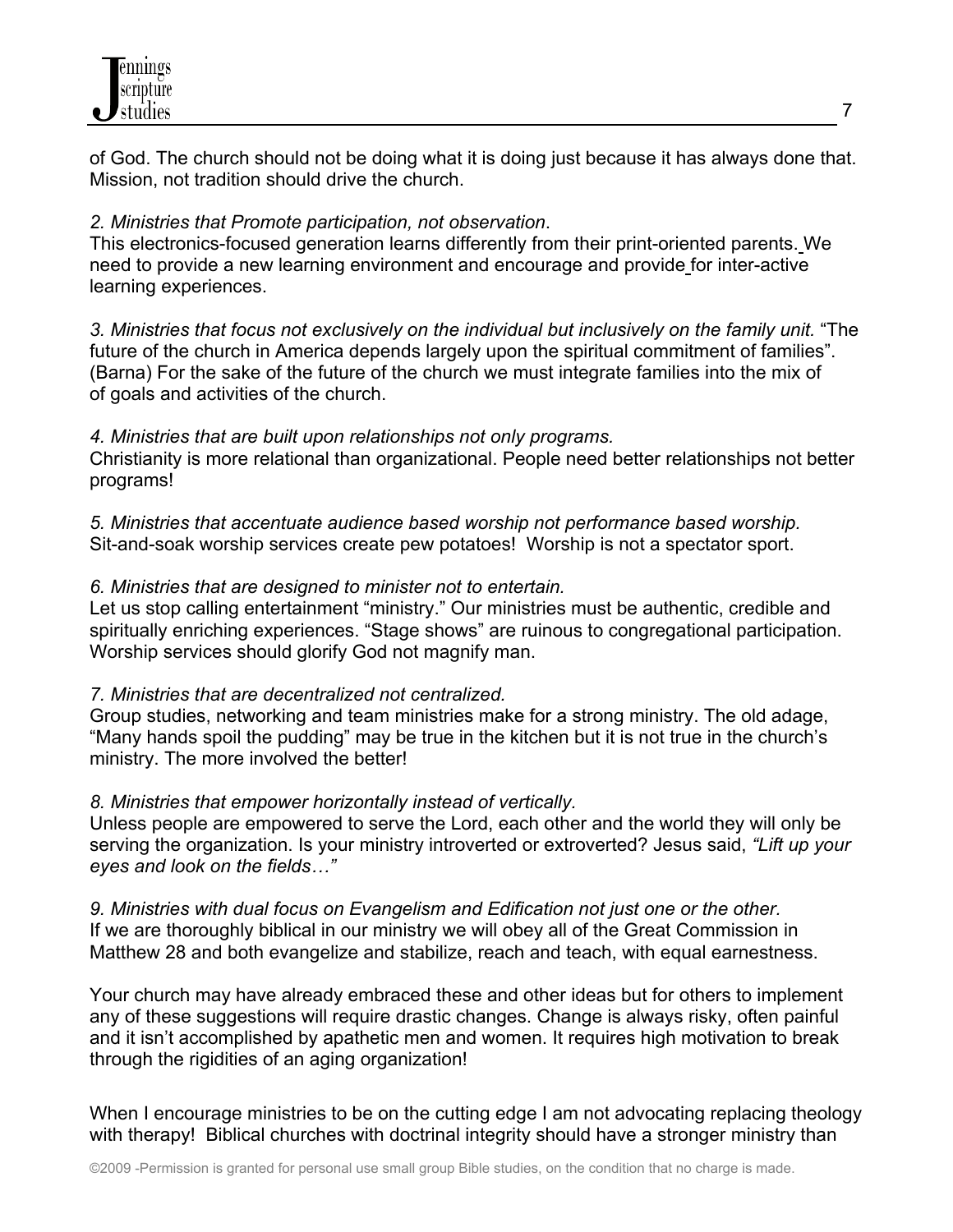the "please everyone" congregations that do not stand for anything in particular. The desire to change the character and teaching of the church in order to be more popular with potential members is utterly foolish. The desire to be a "mega church" must not lead to a mega-shift in theology! Changes in style must never be allowed to produce changes in content. Again, I stress that we should strive for church health not church growth! If a church is healthy there may be some healthy changes that can be beneficial.

When Charles Swindoll went to Dallas Theological Seminary as the new President, he said, "To meet tomorrows need, I must be willing to leave today's comfortable familiarities without disturbing yesterday's essential foundation." That approach makes for healthy change. Good time management in ministry will require some change as times change.

#### **Conclude Our Journey And Ministry Well.**

*"For I am already being poured out as a drink offering, and the time of my departure is at hand. I have fought the good fight, I have finished the race, I have kept the faith. Finally, there is laid up for me the crown of righteousness, which the Lord, the righteous Judge, will give to me on that Day, and not to me only but also to all who have loved His appearing."* (II Tim.4:6- 7)

Let us all resolve to finish the journey well. I am determined not to die a critical, negative, caustic, shriveled, withdrawn and regressive person, cursing the darkness, resisting positive change and always verbalizing about the so called "good old days". That's a waste of time!

## **CONCLUSION**

If we, like Issachar's two-hundred in I Chron.12:32, *"understand the times and know what Israel should do"* we must take a "Time Out" to: Contemplate God's Time Line, Calculate our Time Frame and Concentrate on Time Management.

I conclude with a story which illustrates my concerns. James A. Michener wrote a narrative entitled simply, "Journey." The story began in Seattle, Washington on July 17, 1897 when the ship named "*The Portland*" docked at a Seattle pier. It had come from the Klondike on the extreme northwestern border of Canada. The newspaper account was telegraphed around the world. It read, "At 3 o'clock this morning the steamer *Portland* arrived in Seattle with more than a ton of gold aboard." The words, "a ton of gold" evoked wild enthusiasm wherever they appeared and the gold rush was on, attracting adventurers from all over the world.

When the news from Seattle hit London a few days later, it caught the attention of Lord Evelyn Luton. Luton was 31 years old, tall, slim, aloof, unmarried and, as Michener writes, "He had an insufferable patrician manner and whenever a stranger approached him he tended to draw back and lift his nose as if he smelled an unpleasant odor."

Lord Luton had already explored briefly in Africa and South America and now he set his sights on the Yukon and gold. He enlisted three other Englishmen and a Scotsman to go with him. The five made their plans or I should say, Lord Luton made the plans and the others acquiesced, principally because Lord Luton was funding the adventure. They set sail from London on July 25, 1897. In two weeks they were in Montreal where they boarded a train